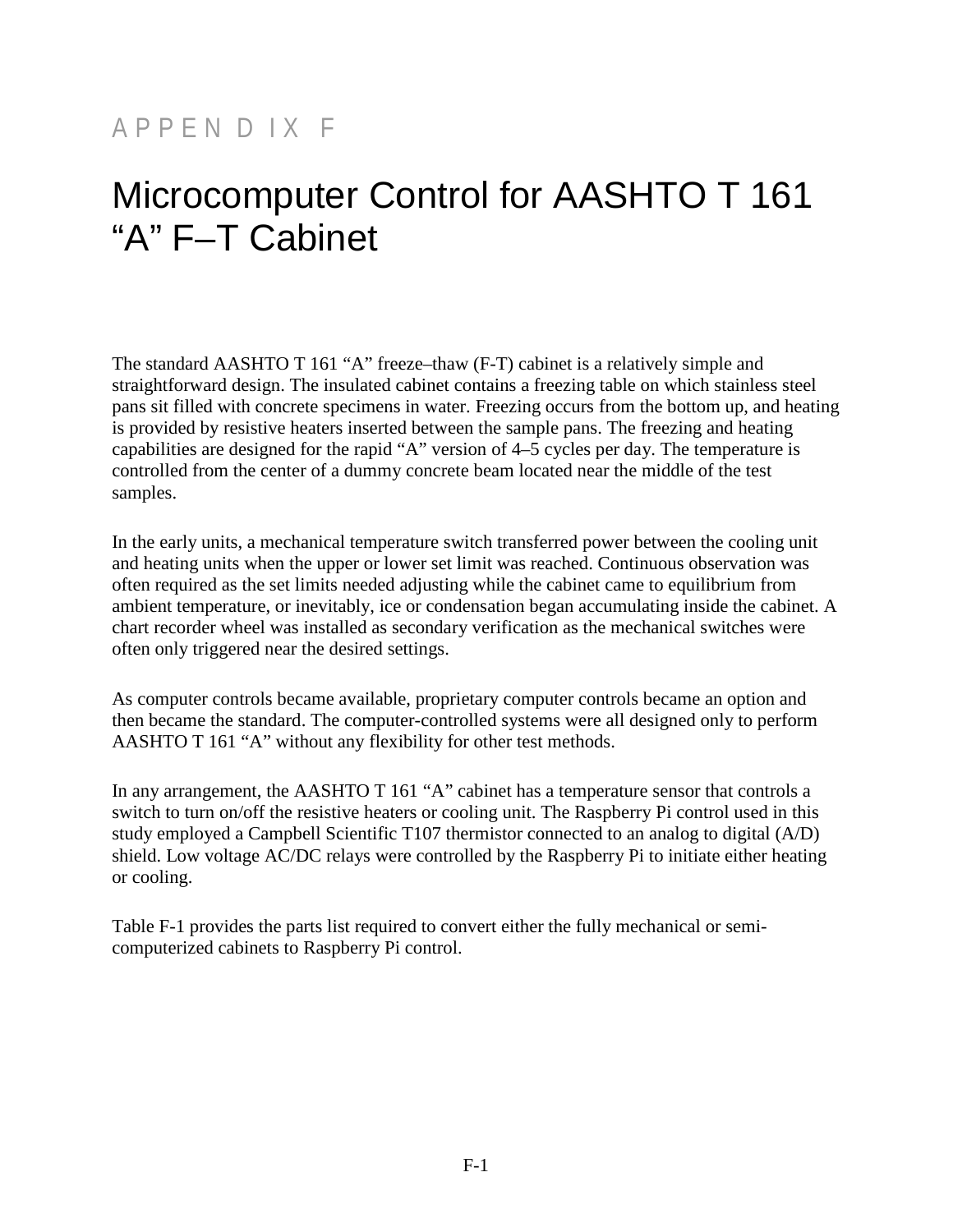|                      |                     |                                                            |                                                       |                 | Piece/  |       |
|----------------------|---------------------|------------------------------------------------------------|-------------------------------------------------------|-----------------|---------|-------|
| <b>Item</b>          | <b>Manufacturer</b> | <b>Description</b>                                         | <b>Part Name/Number</b>                               | <b>Ouantity</b> | Each    | Price |
| 1                    | Omron               | Solid state relay - industrial<br>mount 5-24VDC/240VAC 25A | G3NA-225B DC5-24                                      | 2               | \$31.92 | \$64  |
| $\overline{c}$       | Bussmann            | Fuse holder                                                | <b>BM6031PO</b><br>for 15A BAF type fuse              | 2               | \$11    | \$22  |
| 3                    | <b>Bussmann</b>     | Fuse holder                                                | <b>BM6032PO</b><br>for 15A CC type fuse               | 1               | \$14    | \$14  |
| 4                    | Schneider Electric  | Single contactor                                           | Square D Definite Purpose<br>Contactor-single pole    | 1               | \$40    | \$40  |
| 5                    | Schneider Electric  | Double contactor                                           | Square D/8910DP32V02/<br>Contactor, 600 VAC, 2 pole   | 1               | \$46    | \$46  |
| 6                    | <b>Bussmann</b>     | 15A CC time delay fuse                                     | P-CC15 Amp, 600V, Class CC,<br>$LP-CC-15$ , $LP-CC15$ | 3               | \$8     | \$24  |
| 7                    | Bussmann            | 20A CC time delay fuse                                     | 20A CC time delay fuse                                |                 | \$8     | \$8   |
| 8                    | Grainger            | Terminal strip                                             | 15-pole electric terminal block                       |                 | \$15    | \$15  |
| 9                    | Raspberry Pi        | Microcomputer                                              | Raspberry Pi 3 Model B                                |                 | \$35    | \$35  |
| 10                   | Waveshare           | Raspberry Pi<br>high-precision AD/DA board                 | RB-Way-08                                             | 1               | \$28    | \$28  |
| 11                   | Campbell Scientific | Temperature sensor                                         | <b>T107</b>                                           |                 | \$125   | \$125 |
| <b>Total for All</b> |                     |                                                            |                                                       |                 |         | \$420 |

*Table F-1. Parts list for Raspberry Pi control.* 

A fully computerized version of the cabinet will include the necessary contactors, fusing, and terminal blocks. With a computerized version, the only parts required are the lower voltage relays, Raspberry Pi, AD/DA board, and T107 thermistor.

Figure F-1 shows the wiring schematic for computerizing the F-T cabinet.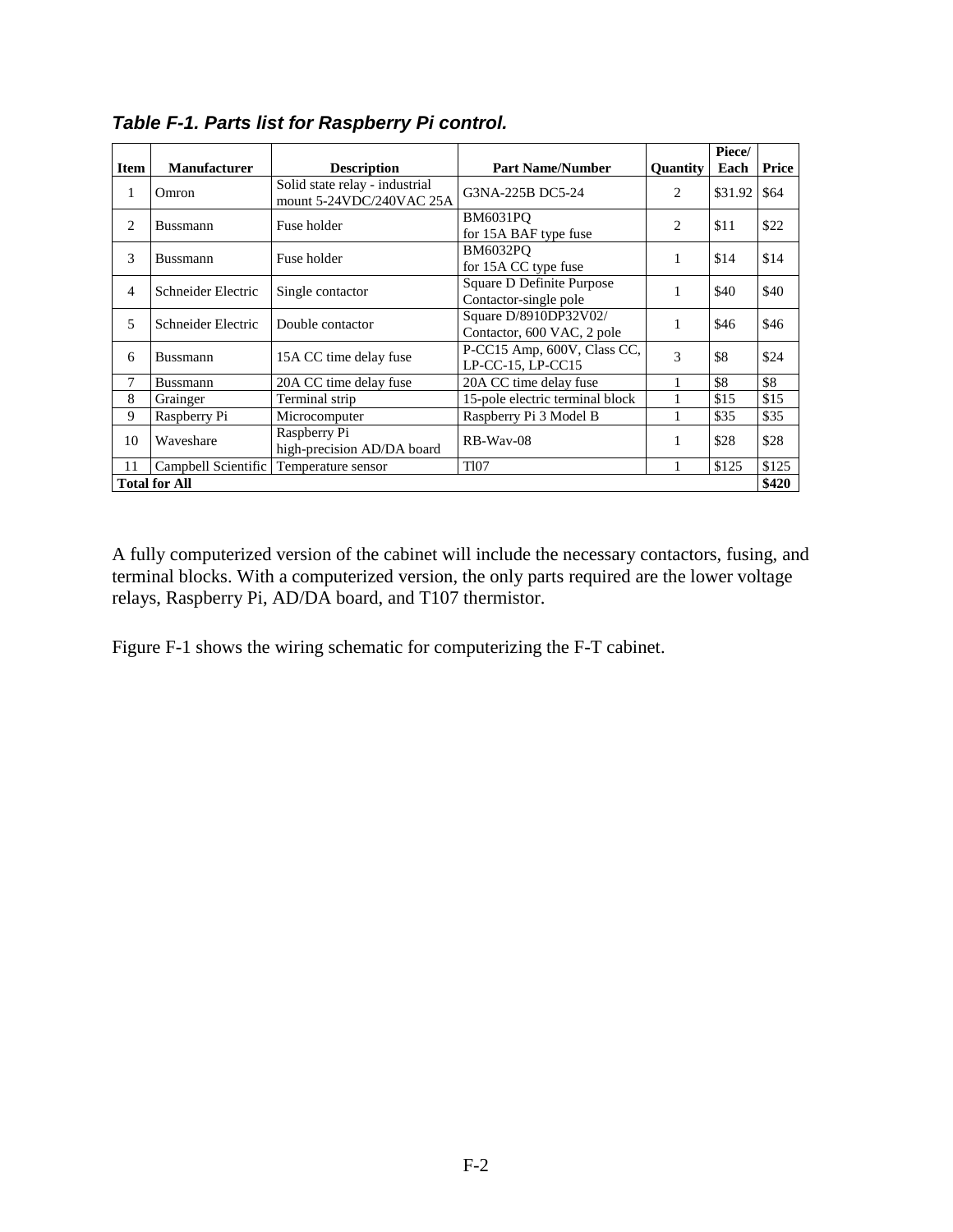

*Figure F-1. Wiring diagram for Raspberry Pi control.* 

Wire gauges should be at least 10 ga. from the wall outlet to the main breaker. All AC wires should be 12 ga. Ensure the unit is disconnected from the wall before any wiring or rewiring. Wiring should only be performed by someone familiar with electrical systems. Figure F-2 shows the wiring setup on a prototype board.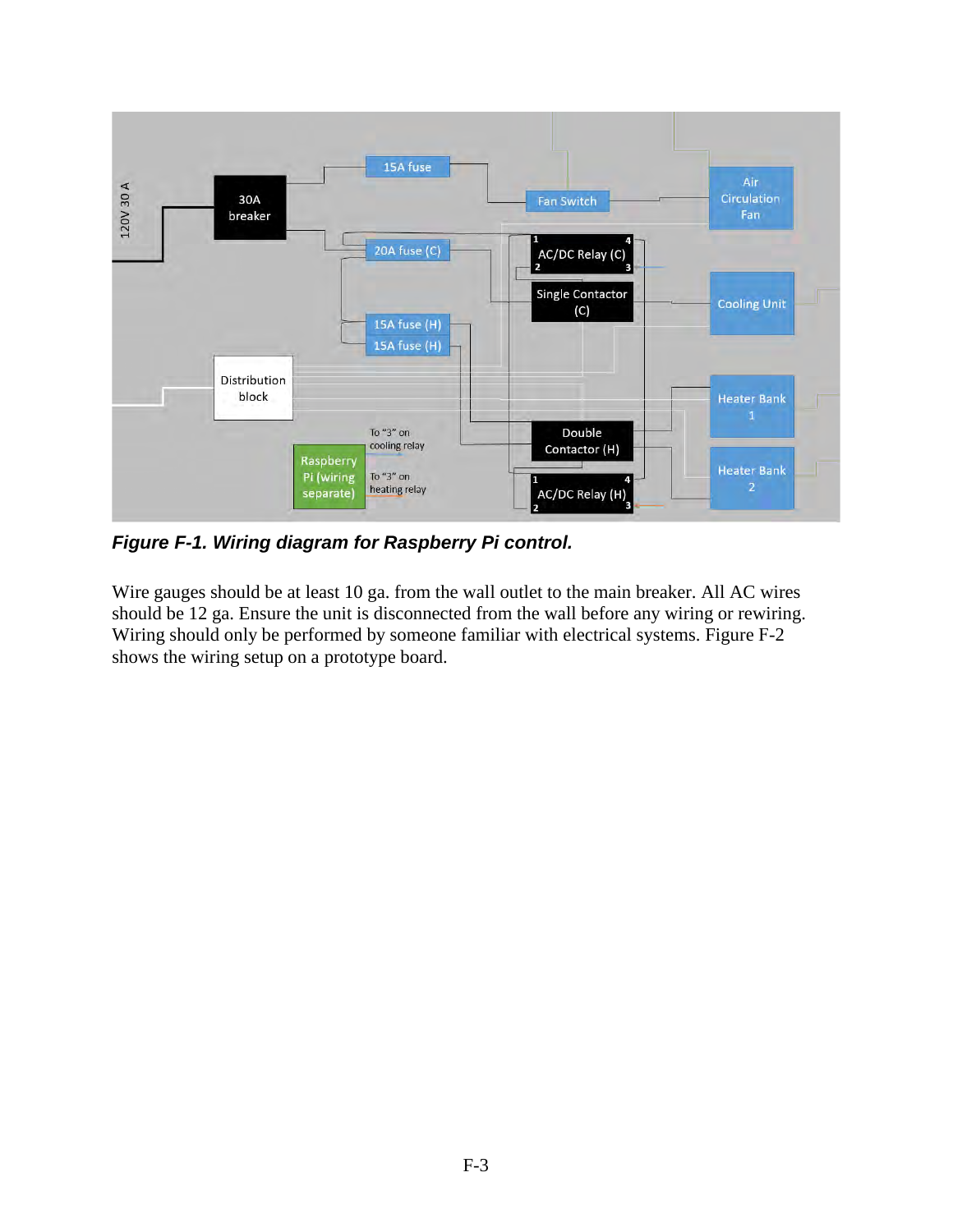

*Figure F-2. Expanded wiring overview.* 

Figure F-3 shows the overview of the Raspberry Pi with the AD/DA shield attached.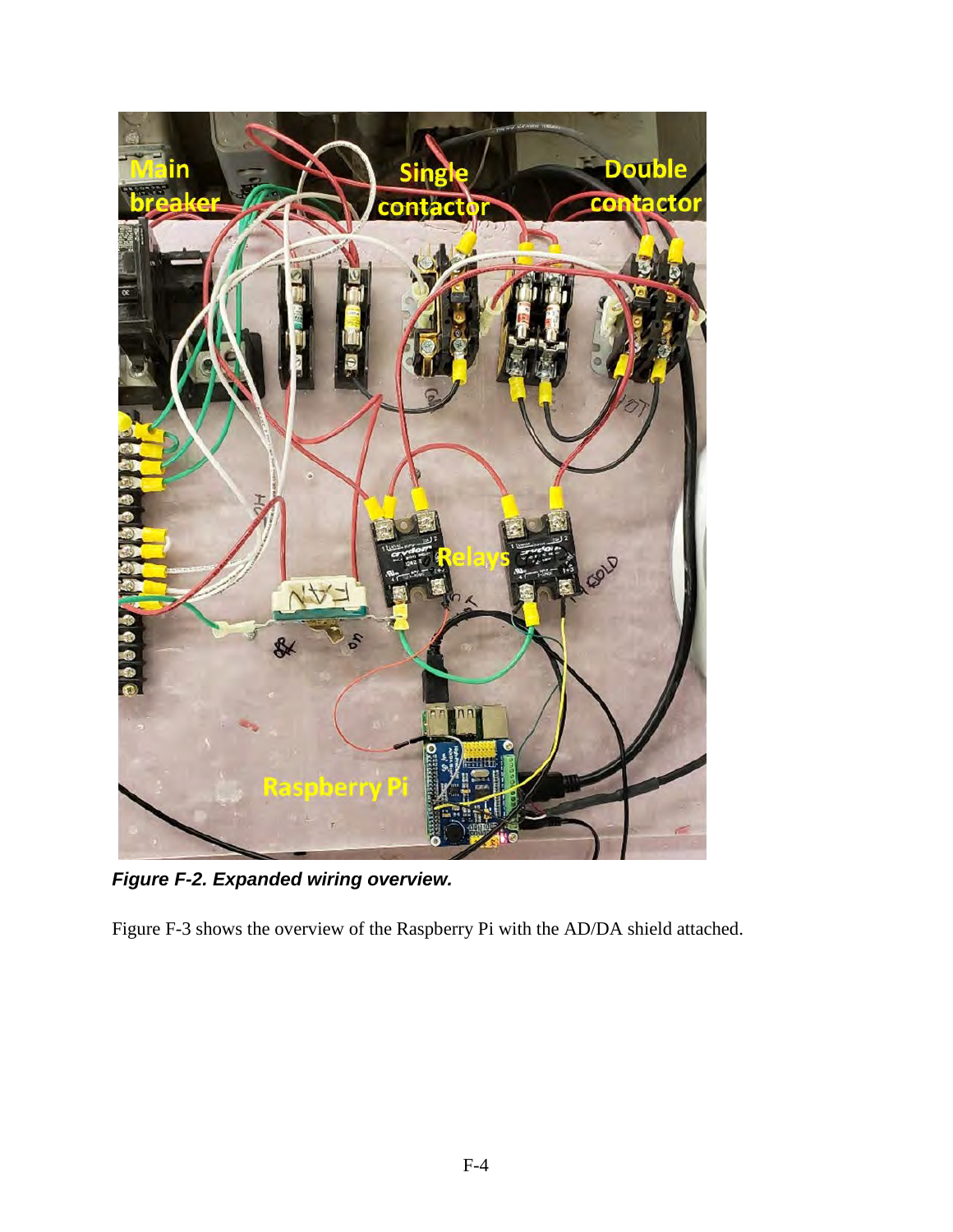

*Figure F-3. Overview of AD/DA board wiring.* 

The Campbell Scientific T107 temperature sensor is wired into the top (analog) side and into the relay controls in the bottom (digital) side. Figure F-4 shows the wiring from the temperature sensor in detail.



Note:  $Red = AD2$ ,  $Purple = AGND$ ,  $Black = VCC$ ,  $White = GND$ .

*Figure F-4. Analog connection for temperature sensor.* 

The 3.3 v output from the sensor is coded into the AD2 terminal with the purple ground into AGND, black into VCC, and white into GND. The digital output is shown in Figure F-5 where the ground is connected to 4 on the relays, the P5 post is connected to the 3 control on the heater relay, and P4 connected to the 3 on the cooling relay.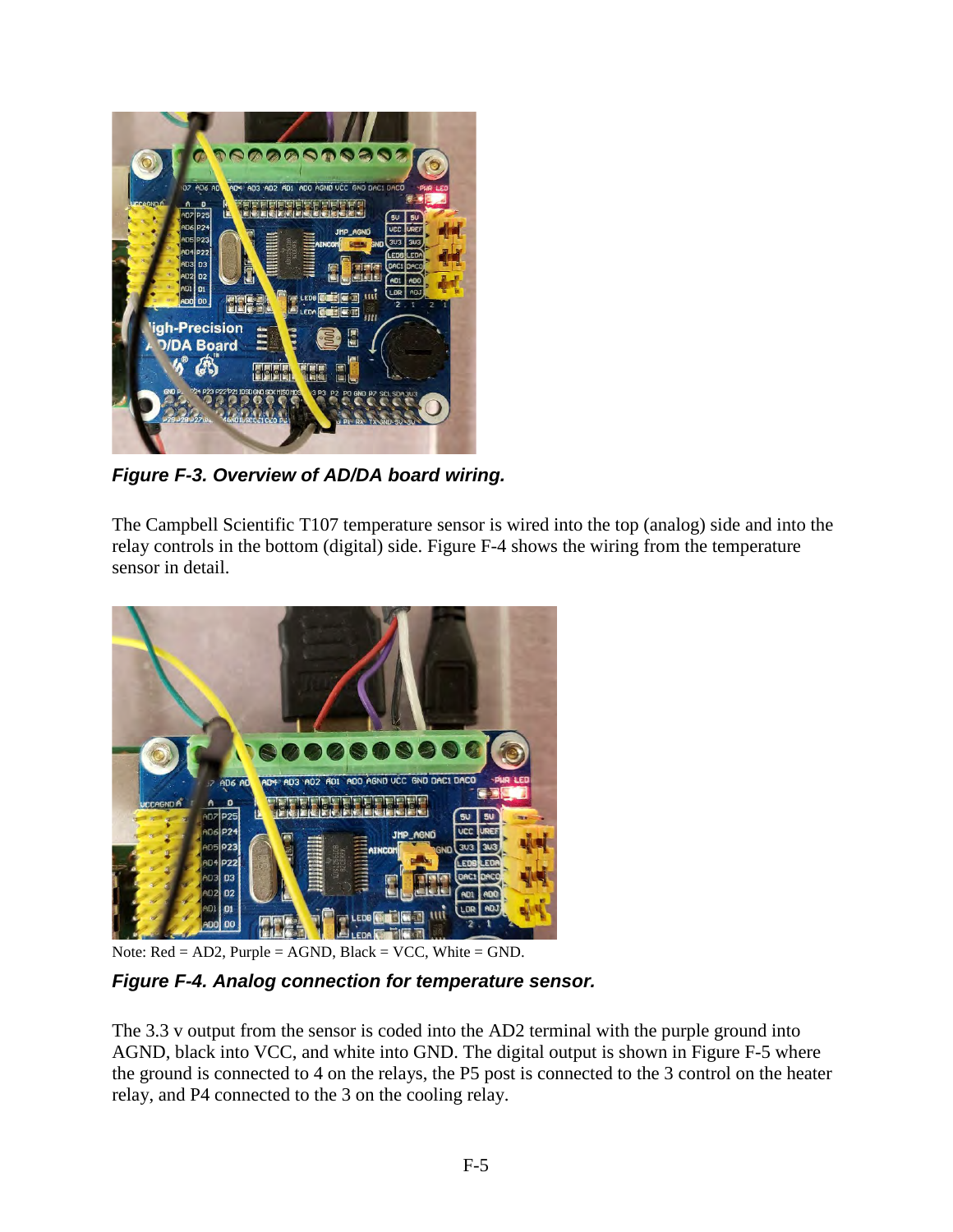

Note: GND = Relay 4, P5 = Heater Relay 3, P4 = Cooling Relay 3.

*Figure F-5. Digital connection for relay control.*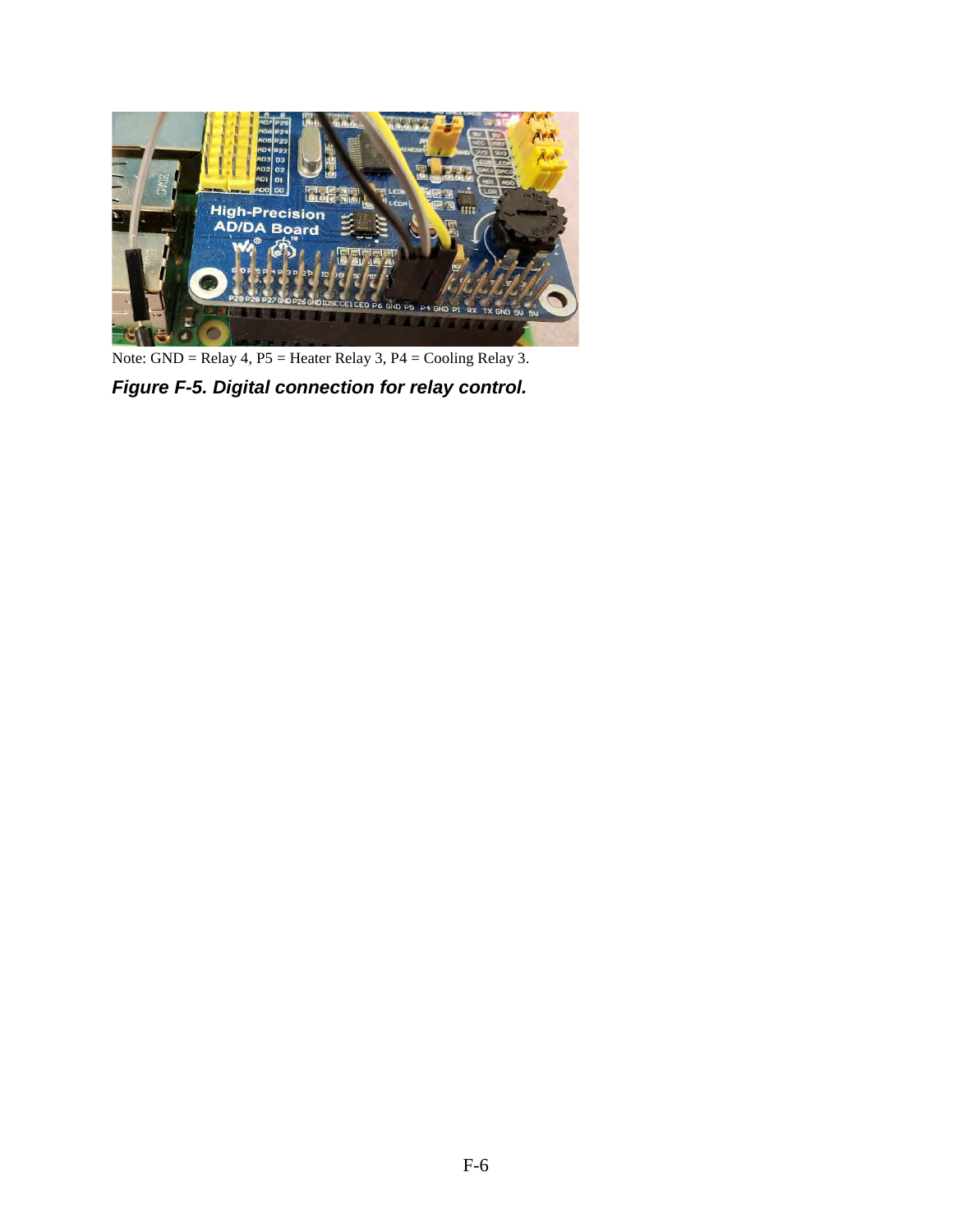## Raspberry Pi Program for AASHTO T 161 "A"

#!/usr/bin/python  $#$   $-*$ - coding: utf-8  $-*$ import time, math import sys from ADS1256\_definitions import \* from pipyadc import ADS1256 import RPi.GPIO as GPIO import os

# Input pin for the potentiometer on the Waveshare Precision ADC board: POTI = POS\_AIN0|NEG\_AINCOM # Light dependant resistor of the same board:  $LDR = POS AIN1|NEG AINCON$ # The other external input screw terminals of the Waveshare board: EXT2, EXT3, EXT4 =  $POS\_AIN2|NEG\_AINCOM$ ,  $POS\_AIN3|NEG\_AINCOM$ , POS\_AIN4|NEG\_AINCOM EXT5, EXT6, EXT7 = POS AIN5|NEG AINCOM, POS AIN6|NEG AINCOM, POS\_AIN7|NEG\_AINCOM POTI\_INVERTED = POS\_AINCOM|NEG\_AIN0 SHORT CIRCUIT = POS AIN0 NEG AIN0 CH\_SEQUENCE = (POTI, LDR, EXT2, EXT3, EXT4, EXT7, POTI\_INVERTED, SHORT\_CIRCUIT) # Campbell polynomial fit data for T107 temperature probe Temp\_Coeff = [-53.4601, 90.807, -83.257, 52.283, -16.723, 2.211] #Temp Coeff =  $[-75.499, 0.60781, -0.0011973, 1.0489e-6, 0, 0]$ ### Initialise ADC object: ads =  $ADS1256()$ ### Gain and offset self-calibration: ads.cal\_self() ####################################### ####################################### ####################################### # Cycle Parameters N = 30# Number of cycles Tmax = 37 #Upper temp limit in F Tmin = 3 # Lower temp limit in F ####################################### ####################################### #######################################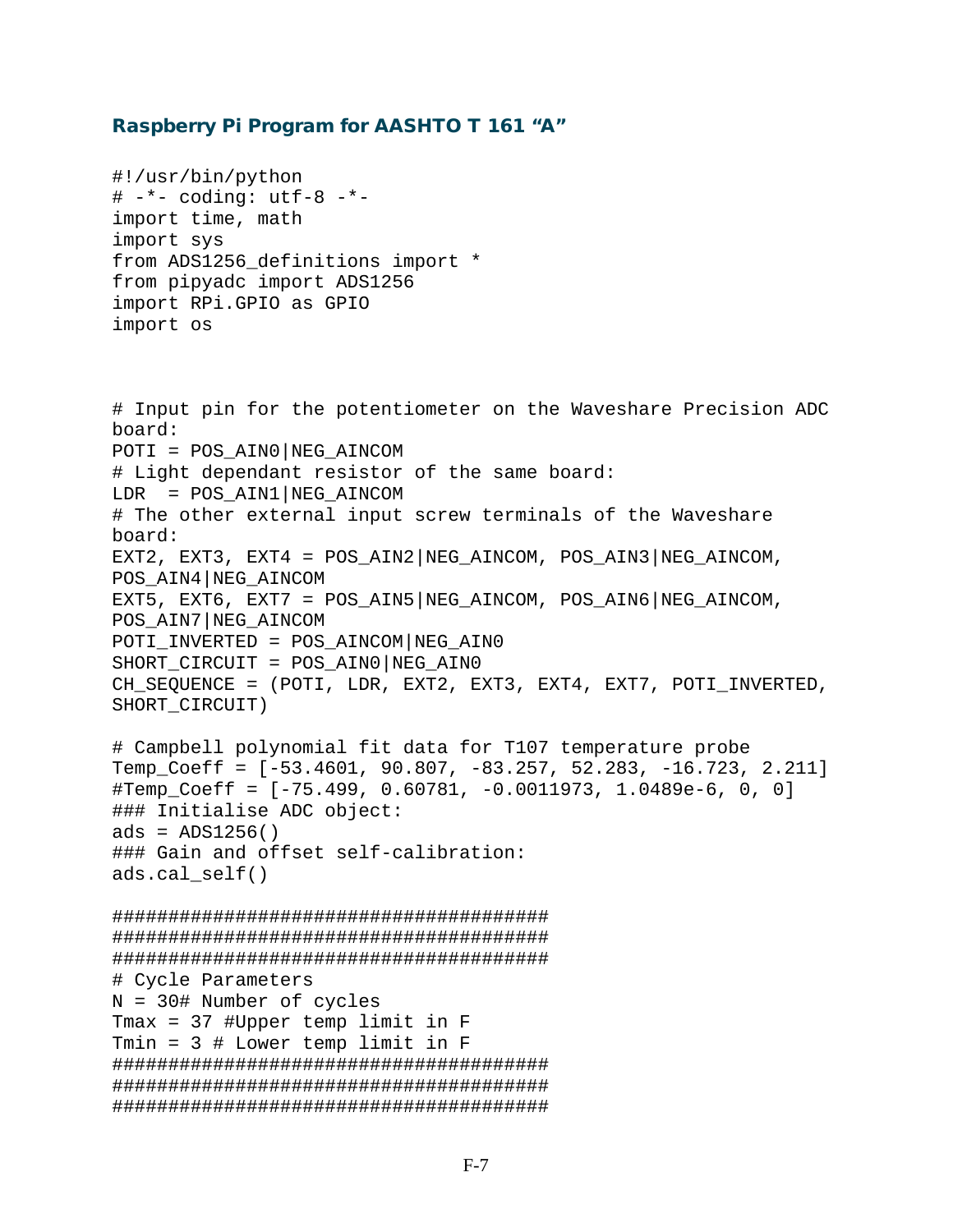```
# Set GPIO to Broadcom numbering system 
GPIO.setmode(GPIO.BOARD) 
#GPIO.setmode(GPIO.BCM) 
GPIO.setwarnings(False) 
# Setting up the two relay pins 
Heat_Pin = 18 # This is the PIN number not the GPIOXX number 
Cool_Pin = 16 #GPIO24, 16=GPIO23 
GPIO.setup(Heat_Pin, GPIO.OUT) 
GPIO.setup(Cool_Pin, GPIO.OUT) 
GPIO.output(Heat_Pin, False) 
GPIO.output(Cool_Pin, False) 
heat status = 0cold_status = 0 
# Correction factor to match known thermometer values 
adjustment_value = 1.0 
# Setting up the logging file, stores in Log_Files directory 
qa = 0while os.path.exists("Log_Files/datalog%s.csv" % gg): 
     qq+=1header_string = "Time, Temp (F), Heat, Cool, Cycle Num, 
Voltage/reading \n" 
fh = open("Log Files/datalog's.csv" % qq,"a")fh.write(header_string) 
fh.close() 
DEBUG_MODE = False 
def temperature reading():
     temp volt = 0for q in range(0, 25):
           raw_channels = ads.read_oneshot(EXT2) 
           voltages = raw_channels * ads.v_per_digit 
           temp_volt = temp_volt + voltages 
      temp_volt = temp_volt/25 # averaging 100 samples to get 
better voltage estimate 
     t107 volt = temp volt/4.388*800
     t107_ttemp = Temp_Coeff[0] + Temp_Coeff[1]*t107_vvolt +
Temp_Coeff[2]*t107_volt**2 + Temp_Coeff[3]*t107_volt**3 + 
Temp_Coeff[4]*t107_volt**4 + Temp_Coeff[5]*t107_volt**5 
     t107_temp = 9.0/5.0*t107_temp + 32.0 # Converting Celsius
to F 
     #print \{\cdot, 1f\}'.format(t107_temp) + ' F'
```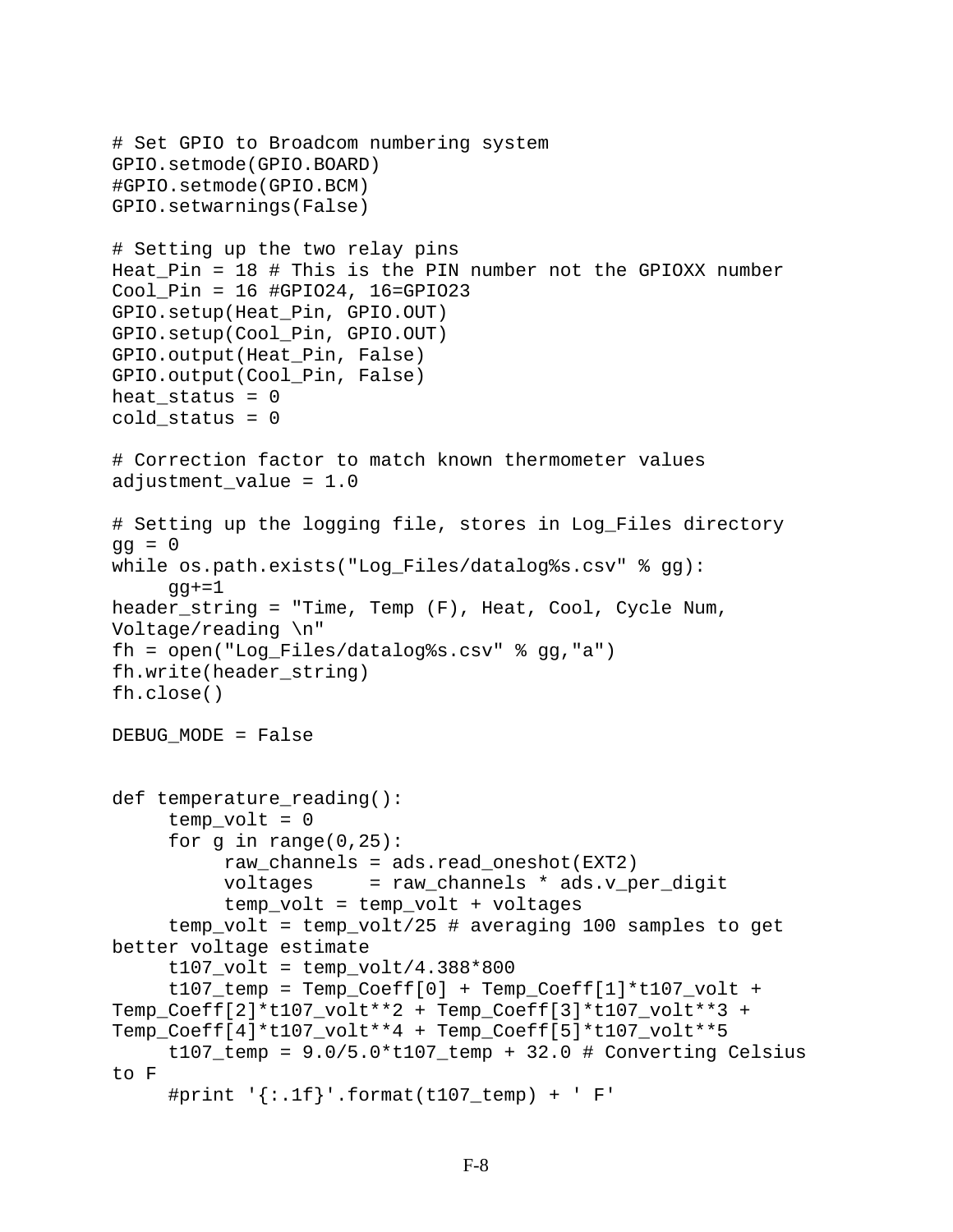```
 return t107_temp, t107_volt # returning both in case a 
post-test calibration is needed 
initial_time = time.time()if (DEBUG_MODE == True): # Debug mode enables turning relays on 
manually 
      while True: # Run debug code forever 
           print "Which relay do you want to turn on? Relay will 
be on for 5 seconds" 
           output_status = input("0 for Heat, 1 for Cool, Ctrl+C 
to quit ") 
           #output_status = 3 
           if (output_status == 0): 
                 active_pin = Heat_Pin 
                 device = "Heat" 
                heat status = 1cold status = 0if (output status == 1):
                 active_pin = Cool_Pin 
                 device = "Cool" 
                heat_status = 0cold status = 1 GPIO.output(active_pin, True) 
            #time.sleep(20.0) 
            #if (output_status != 1 and output_status != 0): 
            # device = "None" 
            # print "Error, incorrect choice" 
                break
            temp_temp = 0 
           for i in range(0,30):
                [temp, volt] = temperature_reading()
           #print temp, volt#<br>GPIO.output(activ#
                GPIO.output(active_pin, True)
                print '\{: .1f\}'.format(temp) + ' F'
                 #device = "None" 
                #print "Temp: ", '\{:\text{If}\}'.format(temp), device, "
is ON" 
                 fh = open("Log_Files/datalog%s.csv" % gg,"a") 
                log\_data = '\{: .1f\}''.format(time.close()) + ', ' +\{\,:\,,1f\,\}'.format(temp) + ',' + str(heat_status) + ',' +
str(cold_status) + '\n' 
                 fh.write(log_data) 
                 fh.close()
```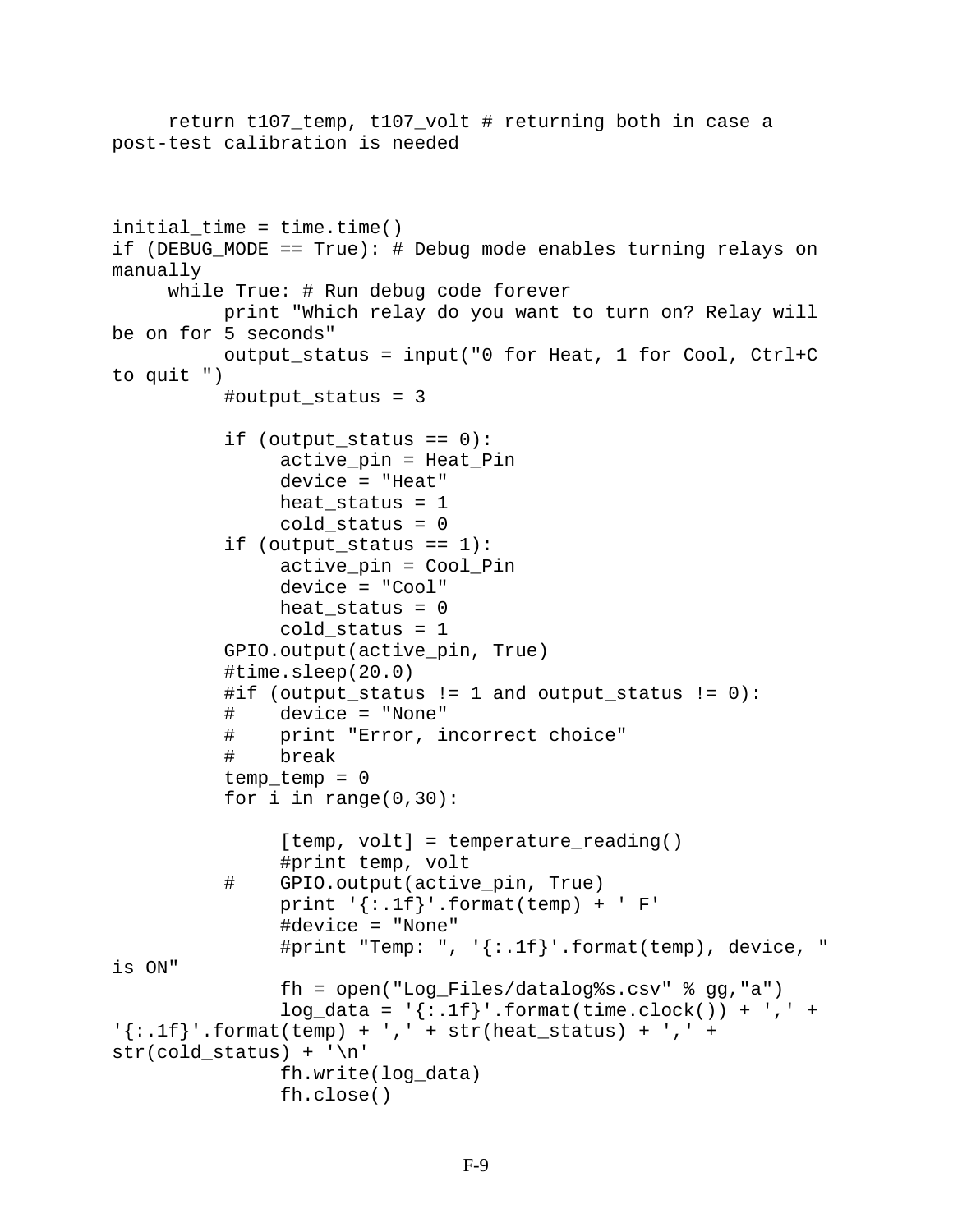```
 time.sleep(0.5) 
           GPIO.output(Heat_Pin, False) 
           GPIO.output(Cool_Pin, False) 
else: 
     prev time = time.time()
     for i in range(0,N):
           [temp, volt] = temperature_reading()
           while temp > Tmin: 
                if (time.time() - prev_time >= 5.0):
                     prev_time = time.time() GPIO.output(Cool_Pin, True) 
                     cold status = 1heat status = 0[temp, volt] = temperature\_reading()print '{:}.1f}'.format(time.time()-
initial_time), "Temp: ", \{[:.1f\}''.format(temp), "F, COLD is ON,
Cycles=", i, '\{: .4f\}'.format(volt)
                      fh = open("Log_Files/datalog%s.csv" % 
gg,"a") 
                     log\_data = \{\text{':} \text{1f}\}\text{'.format}(\text{time.time})-\text{...}initial_time) + ', ' + '\{ : .1f}'.formulastr(head_status) + ', ' + str(cold_status) + ', ' + str(c)\{\text{: }4f\}'.format(volt) + '\n'
                      fh.write(log_data) 
                      fh.close() 
           [temp, volt] = temperature_reading()
           GPIO.output(Cool_Pin, False) 
           while temp < Tmax: 
                if (time.time() - prev_time >= 5.0):
                     prev_time = time.time() GPIO.output(Heat_Pin, True) 
                     cold status = 0heat status = 1[temp, volt] = temperature reading()print '\{: .1f\}'.format(time.time()-
initial_time), "Temp: ", '\{ : .1f\}'.format(temp), "F, HEAT is ON,
Cycles=", i, '\{: .4f\}'.format(volt)
                      fh = open("Log_Files/datalog%s.csv" % 
gg,"a") 
                     log\_data = '\{: .1f\}'.format(time.time()-
initial_time) + ', ' + '\{ : .1f}'.formula. format(temp) + ',' +
str(head_status) + ', ' + str(cold_status) + ', ' + str(i)\{\div, 4f\}'.format(volt) + \ln' fh.write(log_data) 
                      fh.close()
```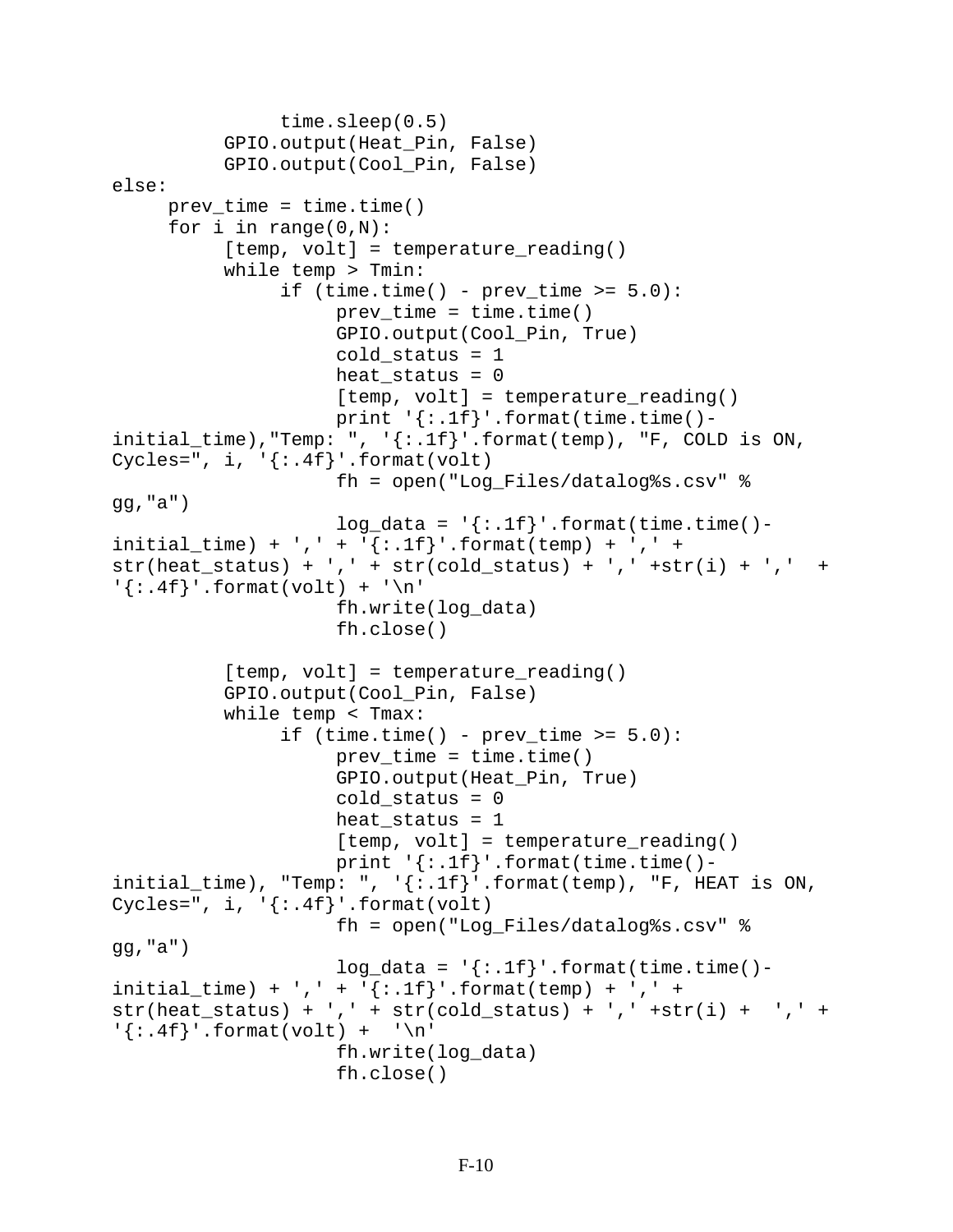GPIO.output(Heat\_Pin, False)

 # End of F-T test, turn off all systems # GPIO.output(Heat\_Pin,False) GPIO.output(Cool\_Pin,False)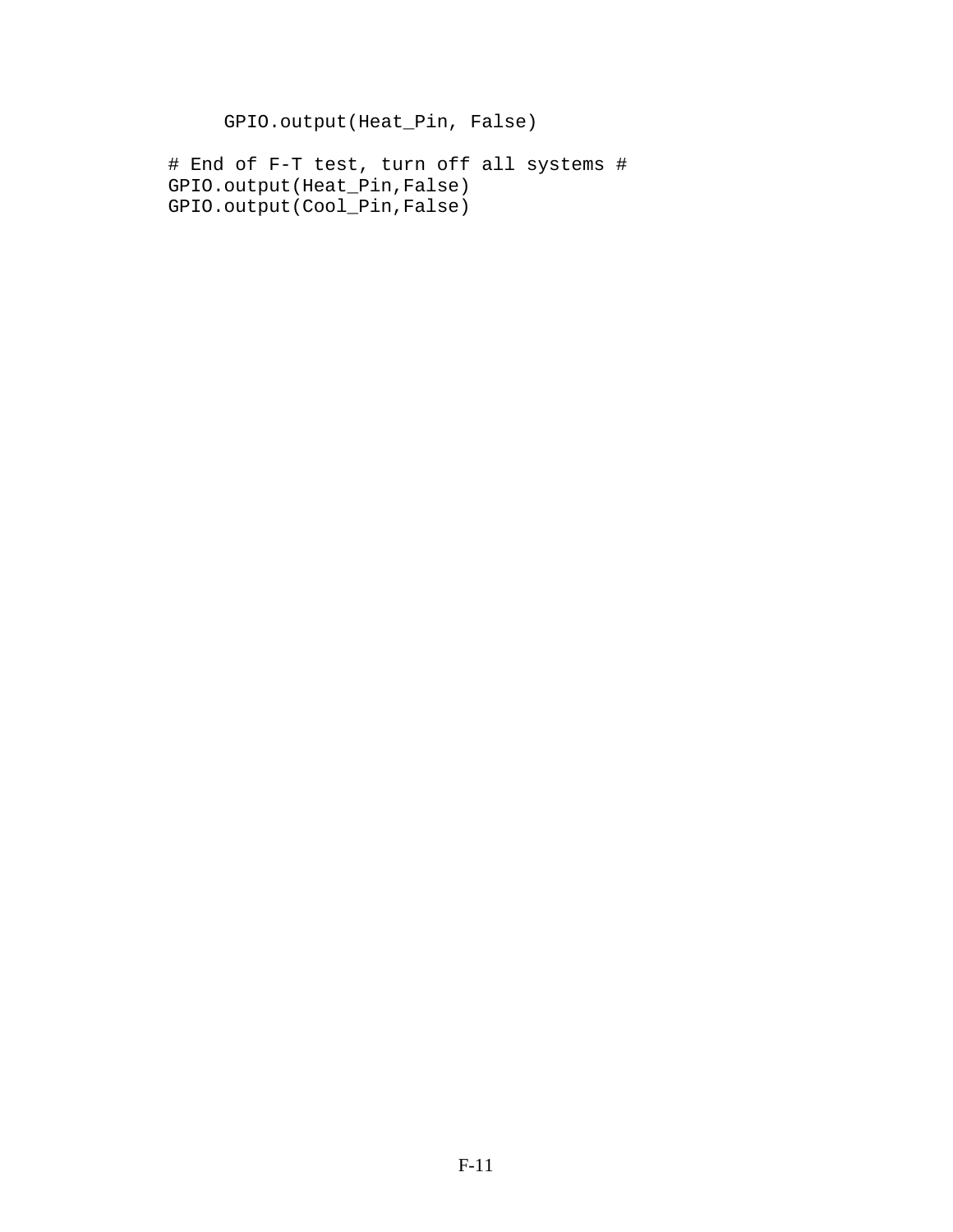## Raspberry Pi Program for CDF Ramping Program

```
#!/usr/bin/python 
# -*- coding: utf-8 -*-
import time, math 
import sys 
from ADS1256_definitions import * 
from pipyadc import ADS1256 
import RPi.GPIO as GPIO 
import os 
# Input pin for the potentiometer on the Waveshare Precision ADC 
board: 
POTI = POS_AIN0|NEG_AINCOM 
# Light dependant resistor of the same board: 
LDR = POS AIN1|NEG AINCON# The other external input screw terminals of the Waveshare 
board: 
EXT2, EXT3, EXT4 = POS AIN2 NEG AINCOM, POS AIN3 NEG AINCOM,
POS_AIN4|NEG_AINCOM 
EXT5, EXT6, EXT7 = POS_AIN5|NEG_AINCOM, POS_AIN6|NEG_AINCOM, 
POS_AIN7|NEG_AINCOM 
POTI INVERTED = POS AINCOM NEG AIN0
SHORT CIRCUIT = POS AIN0 NEG AIN0
CH_SEQUENCE = (POTI, LDR, EXT2, EXT3, EXT4, EXT7, POTI_INVERTED, 
SHORT_CIRCUIT) 
# Campbell polynomial fit data for T107 temperature probe 
Temp_Coeff = [-53.4601, 90.807, -83.257, 52.283, -16.723, 2.211] 
#Temp_Coeff = [-75.499, 0.60781, -0.0011973, 1.0489e-6, 0, 0] 
### Initialise ADC object: 
ads = ADS1256()### Gain and offset self-calibration: 
ads.cal_self() 
####################################### 
####################################### 
####################################### 
# Cycle Parameters 
N = 4# Number of cycles 
Hot Thresh = 2 # Hot side +/- trigger threshold
Cold_Thresh = 2 # Cold side +/- trigger threshold
Ramp Thresh = 2 # Trigger threshold during ramp (same for
heating and cooling) 
####################################### 
####################################### 
#######################################
```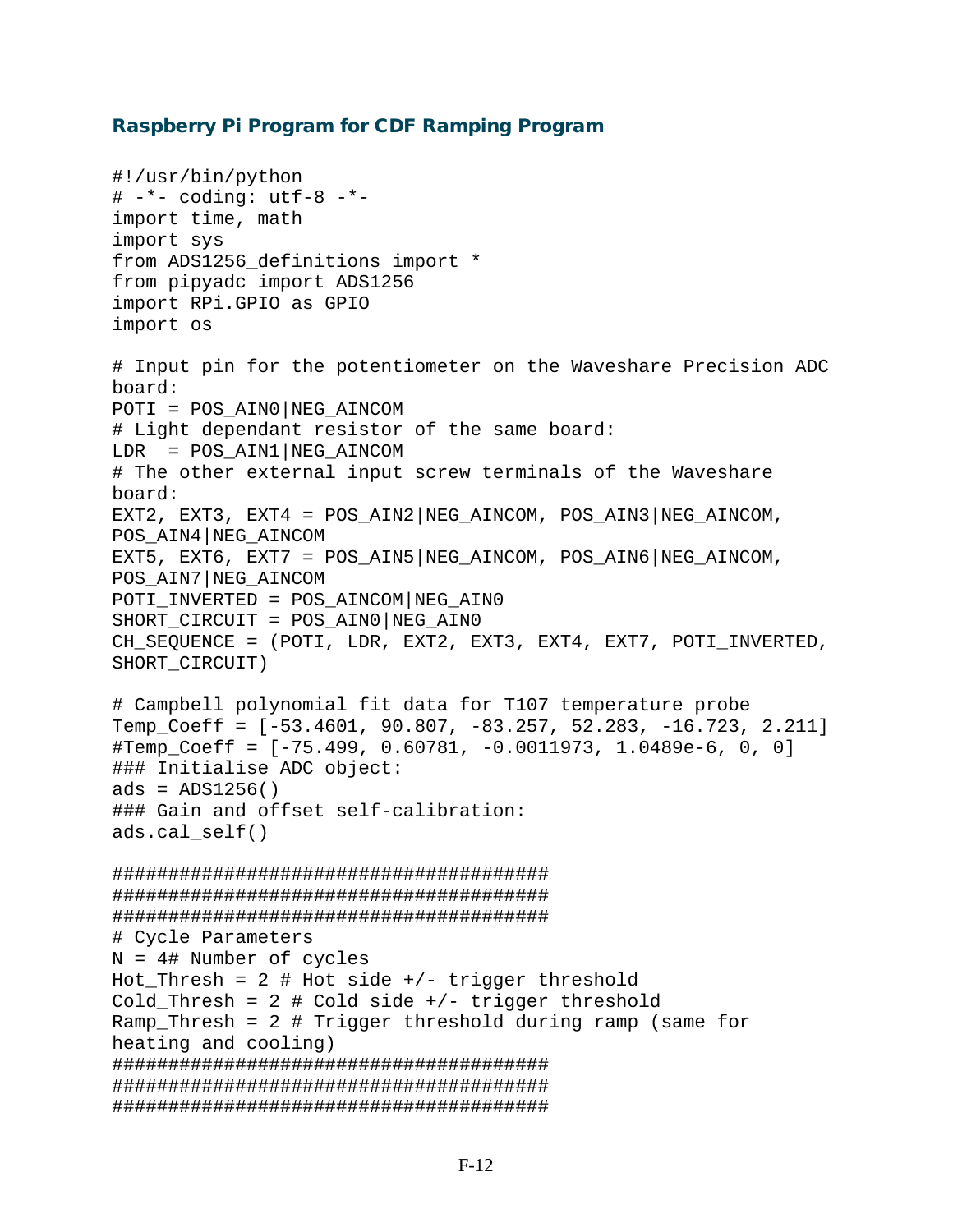```
# Bottom and top temperatures 
Tmax = 68.0# Upper temp limit in F 
Tmin = -4.0# Lower temp limit in F 
# Set GPIO to Broadcom numbering system 
GPIO.setmode(GPIO.BOARD) 
#GPIO.setmode(GPIO.BCM) 
GPIO.setwarnings(False) 
# Setting up the two relay pins 
Heat Pin = 18 # This is the PIN number not the GPIOXX number
Cool_Pin = 16 #GPIO24, 16=GPIO23 
GPIO.setup(Heat_Pin, GPIO.OUT) 
GPIO.setup(Cool_Pin, GPIO.OUT) 
GPIO.output(Heat_Pin, False) 
GPIO.output(Cool_Pin, False) 
heat status = 0cold status = 0# Correction factor to match known thermometer values 
adjustment value = 1.0# Setting up the logging file, stores in Log_Files directory 
qq = 0while os.path.exists("Log_Files/datalog%s.csv" % gg): 
     qq+=1header_string = "Time, Temp (F), Heat, Cool, Cycle Num, 
Voltage/reading \n" 
fh = open("Log_Files/datalog%s.csv" % gg,"a") 
fh.write(header_string) 
fh.close() 
DEBUG_MODE = False 
def temperature reading():
     temp\_volt = 0for q in range(0,25):
           raw_channels = ads.read_oneshot(EXT2) 
           voltages = raw_channels * ads.v_per_digit 
           temp_volt = temp_volt + voltages 
      temp_volt = temp_volt/25 # averaging 100 samples to get 
better voltage estimate 
     t107 volt = temp volt/4.388*800
```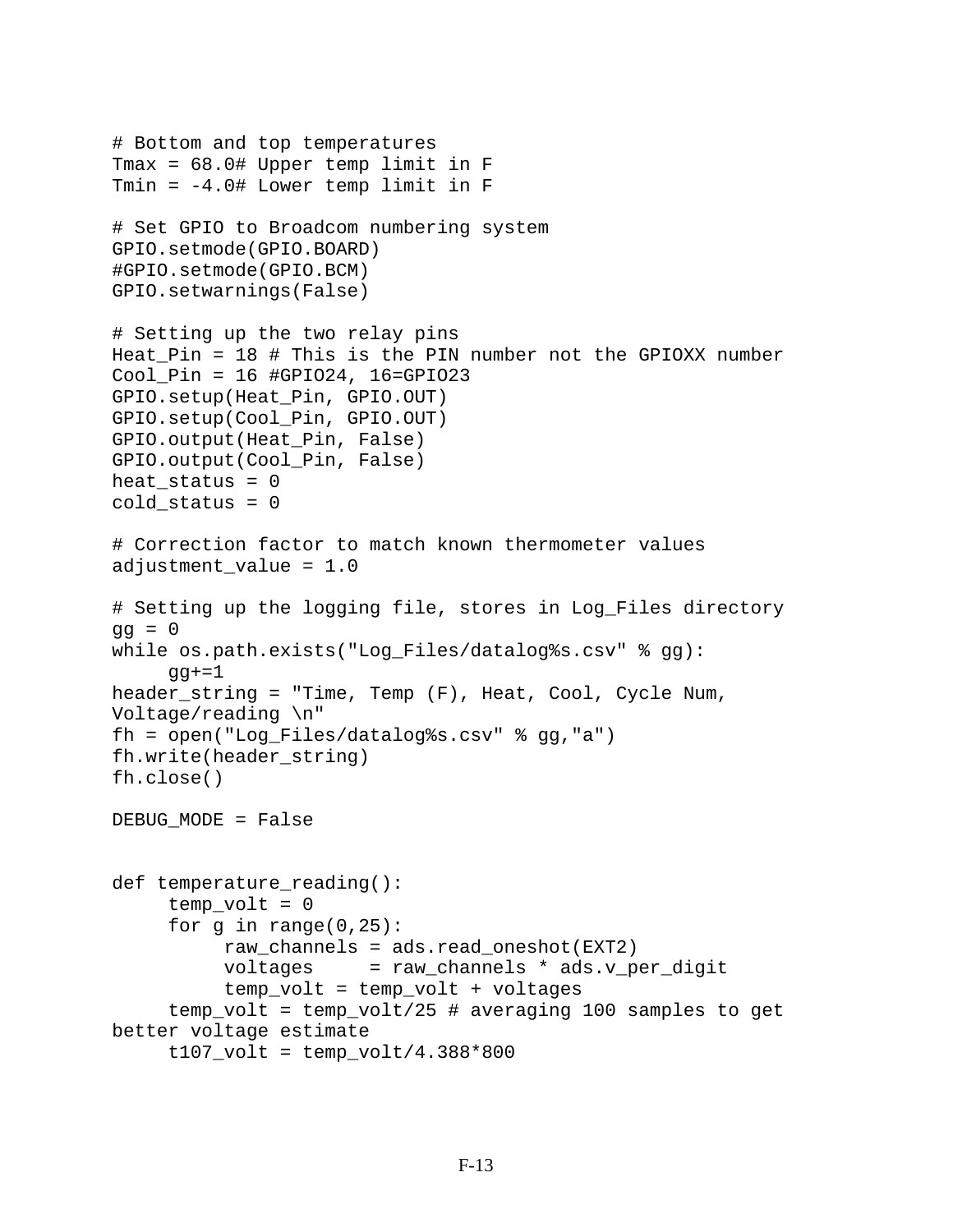```
t107_ttemp = Temp_Coeff[0] + Temp_Coeff[1]*t107_vvolt +
Temp_Coeff[2]*t107_volt**2 + Temp_Coeff[3]*t107_volt**3 + 
Temp_Coeff[4]*t107_volt**4 + Temp_Coeff[5]*t107_volt**5 
     t107_temp = 9.0/5.0* t107_temp + 32.0 # Converting Celsius
to F 
     #print '\{: .1f\}'.format(t107_temp) + ' F'
      return t107_temp, t107_volt # returning both in case a 
post-test calibration is needed 
initial time = time.time()
if (DEBUG_MODE == True): # Debug mode enables turning relays on 
manually 
      while True: # Run debug code forever 
           print "Which relay do you want to turn on? Relay will 
be on for 5 seconds" 
           output_status = input("0 for Heat, 1 for Cool, Ctrl+C 
to quit ") 
           #output_status = 3 
          if (output status == 0):
                active_pin = Heat_Pin 
                 device = "Heat" 
               heat status = 1cold status = 0if (output status == 1):
                active_pin = Cool_Pin 
                device = "Cool" 
               heat_status = 0cold status = 1 GPIO.output(active_pin, True) 
           #time.sleep(20.0) 
           #if (output_status != 1 and output_status != 0): 
           # device = "None" 
               print "Error, incorrect choice"
           # break 
           temp_temp = 0 
          for i in range(0,30):
                [temp, volt] = temperature_reading()
          #print temp, volt#<br># GPIO.output(activ#
               GPIO.output(active_pin, True)
                print '\{: .1f\}'.format(temp) + ' F'
                 #device = "None" 
                 #print "Temp: ", '{:.1f}'.format(temp), device, "
```

```
is ON"
```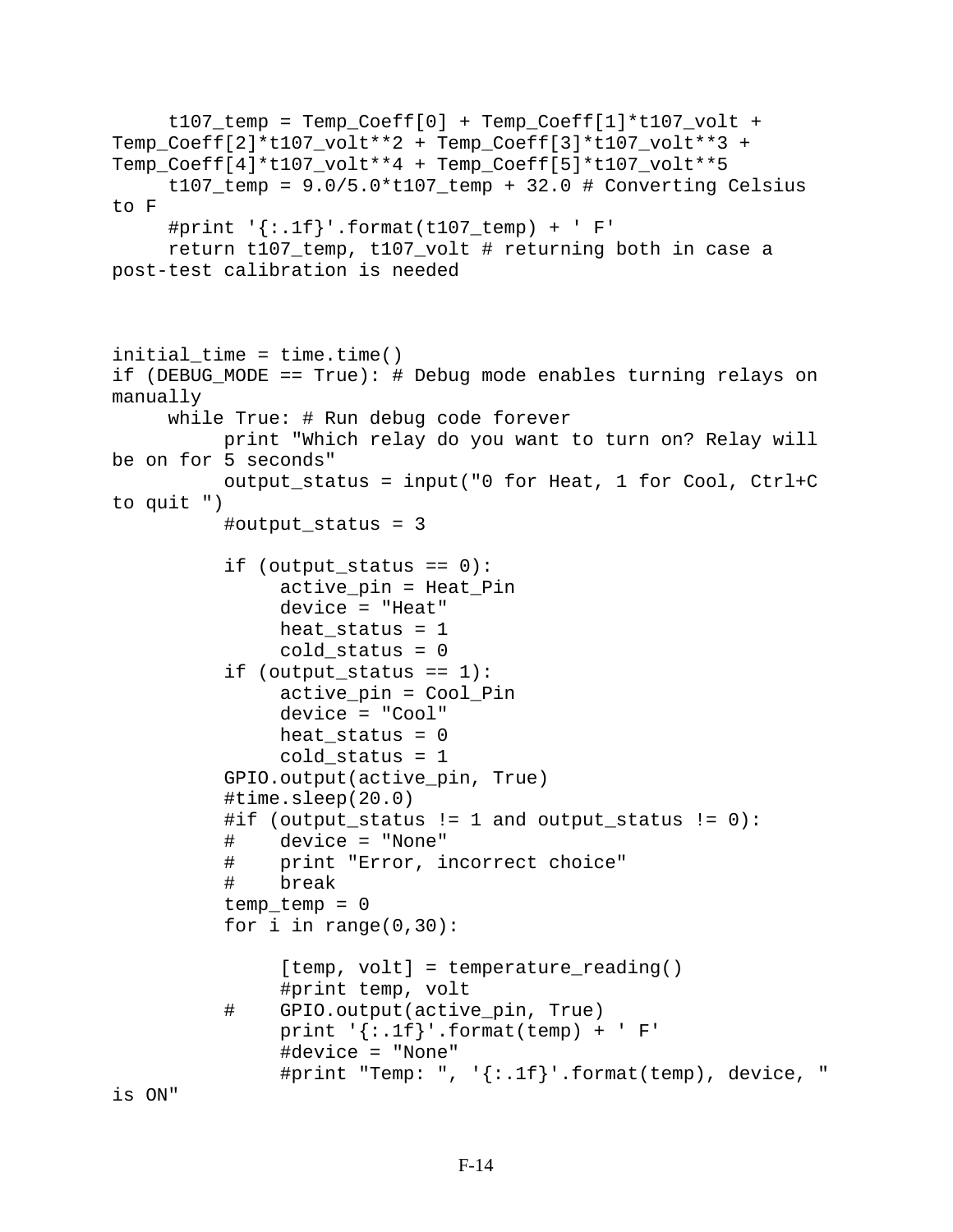```
 fh = open("Log_Files/datalog%s.csv" % gg,"a") 
                log\_data = [{:}.1f]'.format(time.clock()) + ',' +
'{':}.1f''.format(temp) + ', ' + str(head_status) + ', ' +str(cold_status) + '\n' 
                fh.write(log_data) 
                fh.close() 
                time.sleep(0.5) 
           GPIO.output(Heat_Pin, False) 
           GPIO.output(Cool_Pin, False) 
else: 
     prev_time = time.time() [temp, volt] = temperature_reading() 
      # Checking if tank is at correct temperature before 
starting the cycle process # 
      while ((temp < Tmin-Cold_Thresh) or (temp > 
Tmax+Hot_Thresh): # and (time.time() - prev_time \ge 5.0):
          [temp, volt] = temperature_reading()
          if (time.time() - prev_time >= 5.0):
                 if (temp > Tmax+Hot_Thresh): 
                      GPIO.output(Heat_Pin,False) 
                      GPIO.output(Cool_Pin,True) 
                     prev time = time.time()
                     print 'PREP PHASE: Temp is ', 
'{':}.1f''.format(temp), ' and Cool is ON' elif (temp < Tmin-Cold_Thresh): 
                      GPIO.output(Cool_Pin,False) 
                      GPIO.output(Heat_Pin,True) 
                     prev_time = time.time() print 'PREP PHASE: Temp is ', 
'{:.1f}'.format(temp), ' and Heat is ON' 
#######---------#########--------###########----------
########### 
      print 'PREP COMPLETE: Beginning Ramp Test with ', N, ' 
cycles' 
      start_time = time.time() # Grabbing cycle start time for 
logging purposes (will subtract this off to make times relative 
to start time) 
     for i in range(0,N):
          [temp, volt] = temperature_reading()
           # 4 hour cycle from 68 to -4 
           wait_time = time.time() # initializing timer for 4 
hour ramp 
          while (time.time() < wait_time + 14400.0): #4 hour
ramp 
               if (time.time() - prev_time) >= 60.0: # 60 secupdate rate
```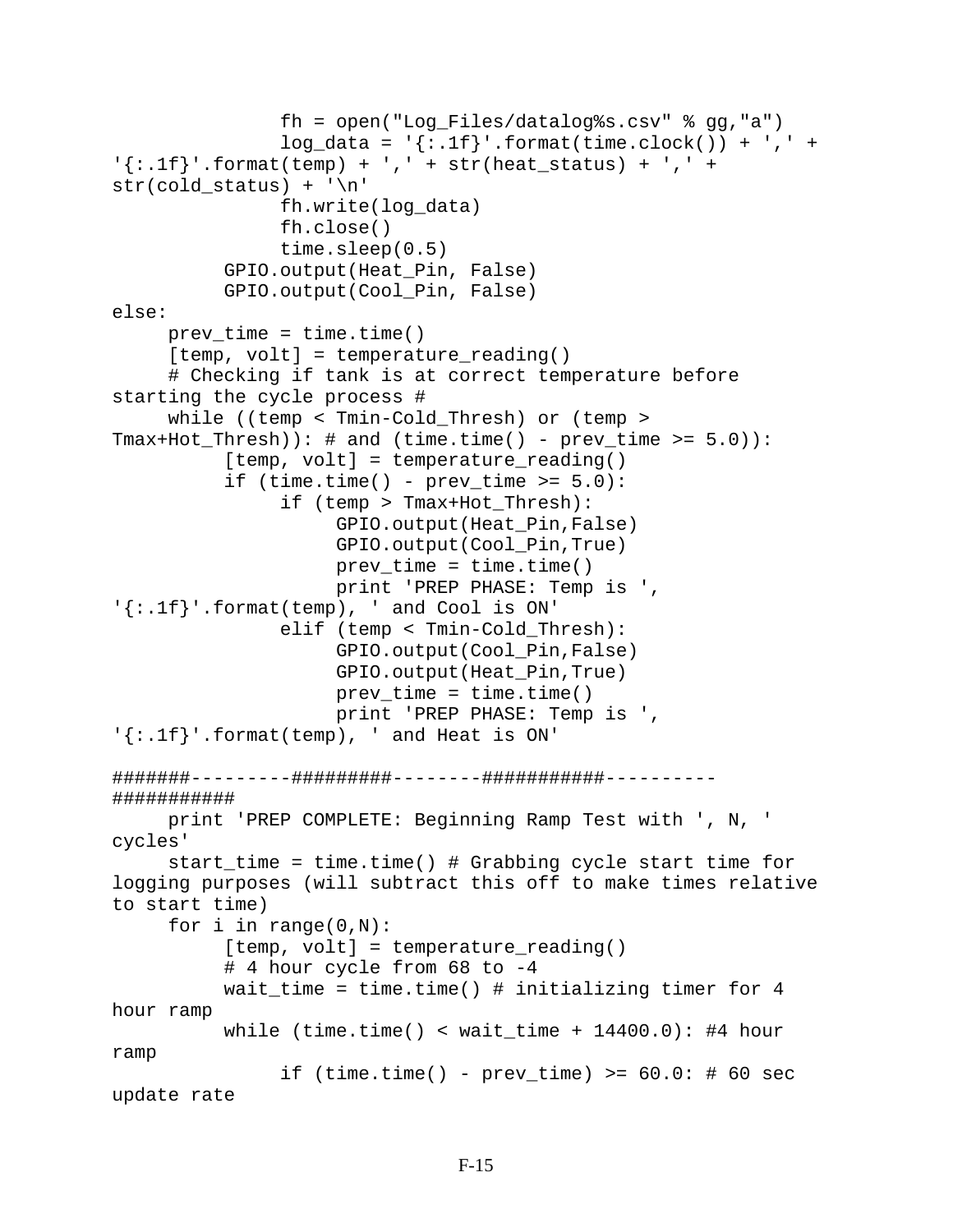```
 cycle_time = time.time() - start_time #this 
gives time since start of cycle 
                     desired_T = Tmax - ((Tmax -
Tmin)*cycle_time*0.25/3600.0) # desired temp at current time 
                     [temp, volt] = temperature reading() if (temp > desired_T + Ramp_Thresh): # Too 
high above threshold, need to cool 
                           GPIO.output(Heat_Pin,False) 
                           GPIO.output(Cool_Pin,True) 
                           cold status = 1heat_status = 0 if (temp < desired_T - Ramp_Thresh): # Too 
low below threshold, turn off A/C 
                           GPIO.output(Heat_Pin,True) 
                           GPIO.output(Cool_Pin,False) 
                           cold_status = 0 
                          heat status = 1print '\{: .1f\}'.format(time.time()-
initial_time), "Temp: ", \{ : .1f\}'.format(temp), "Desired Temp: ",
desired_T, "F, A/C Status ", cold_status, ", Heat Status ", 
heat_status, ", Cycles=", i, ", Volts: ", 
'{:.4f}'.format(volt) 
                      fh = open("Log_Files/datalog%s.csv" % 
gg,"a") 
                     log\_data = \{\text{':} \text{1f}\}\text{'.format}(\text{time.time})-\text{...}start_time) + ',' + '\{ : .1f\}' .format(temp) + ',' +
str(head_status) + ', ' + str(cold_status) + ', ' + str(i)'{': .4f}''.format(volt) + ',' + {'': .4f}''.format(desired_T) + '\n' fh.write(log_data) 
                      fh.close() 
#######---------#########--------###########----------
########### 
           print 'Cool Down Complete, holding temperature for 3 
hours' 
           wait_time = time.time() # initializing timer for 
waiting period 
           while (time.time() < wait_time + 10800.0): #10800 
seconds = 3 hours 
                if (time.time() - prev_time) >= 60.0:  # 60 secupdate rate 
                      desired_T = Tmin # desired temp at current 
time 
                     [temp, volt] = temperature_reading()
                      if (temp > desired_T + Cold_Thresh): # Too 
high above threshold, need to cool 
                           GPIO.output(Heat_Pin,False)
```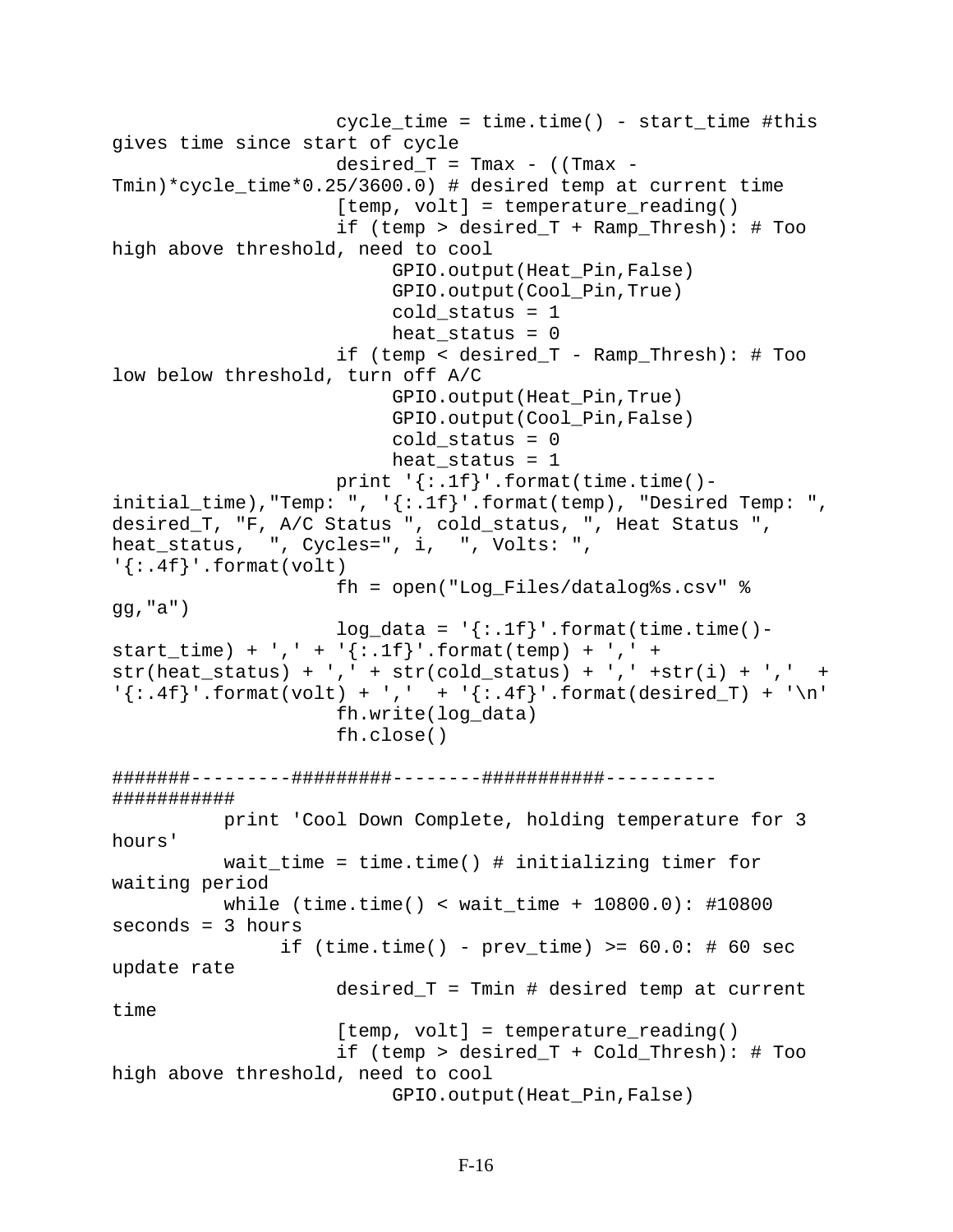```
 GPIO.output(Cool_Pin,True) 
                          cold status = 1heat status = 0 if (temp < desired_T - Cold_Thresh): # Too 
low below threshold, turn off A/C 
                           GPIO.output(Heat_Pin,True) 
                           GPIO.output(Cool_Pin,False) 
                           cold_status = 0 
                          heat_status = 1print '\{: .1f\}'.format(time.time()-
initial_time), "Temp: ", '\{:\text{lf}\}'.format(temp), "Desired Temp: ",
desired_T, "F, A/C Status ", cold_status, ", Heat Status ", 
heat_status, ", Cycles=", i, ", Volts: ", '{:.4f}'.format(volt) 
                      fh = open("Log_Files/datalog%s.csv" % 
gg,"a") 
                     log\_data = '\{:.1f\}''.format(time.time() -start_time) + ',' + '\{ : .1f\}' .format(temp) + ',' +
str(head_status) + ', ' + str(cold_status) + ', ' + str(i) + ', ' +'{': .4f'}'.format(volt) + ',' + {'}: .4f}''.format(desired_T) + '\n' fh.write(log_data) 
                      fh.close() 
#######---------#########--------###########----------
########### 
           print 'Wait Complete, Heating up' 
           ramp_time = time.time() # Another timer dummy variable 
for relative timing 
          wait_time = time.time() # timer for 4 hour ramp
          while (time.time() < wait_time + 14400): # 4 hour time
for ramp 
               if (time.time() - prev_time) >= 60.0: # 60 secupdate rate 
                      cycle_time = time.time() - ramp_time #this 
gives time since start of ramp 
                     desired T = Tmin + (Tmax -Tmin)*cycle_time*0.25/3600.0) # desired temp at current time 
                     [temp, volt] = temperature reading() if (temp > desired_T + Ramp_Thresh): # Too 
high above threshold, turn off heat 
                           GPIO.output(Heat_Pin,False) 
                           GPIO.output(Cool_Pin,True) 
                          cold status = 1heat status = 0 if (temp < desired_T - Ramp_Thresh): # Too 
low below threshold, turn on heat 
                           GPIO.output(Heat_Pin,True) 
                           GPIO.output(Cool_Pin,False)
```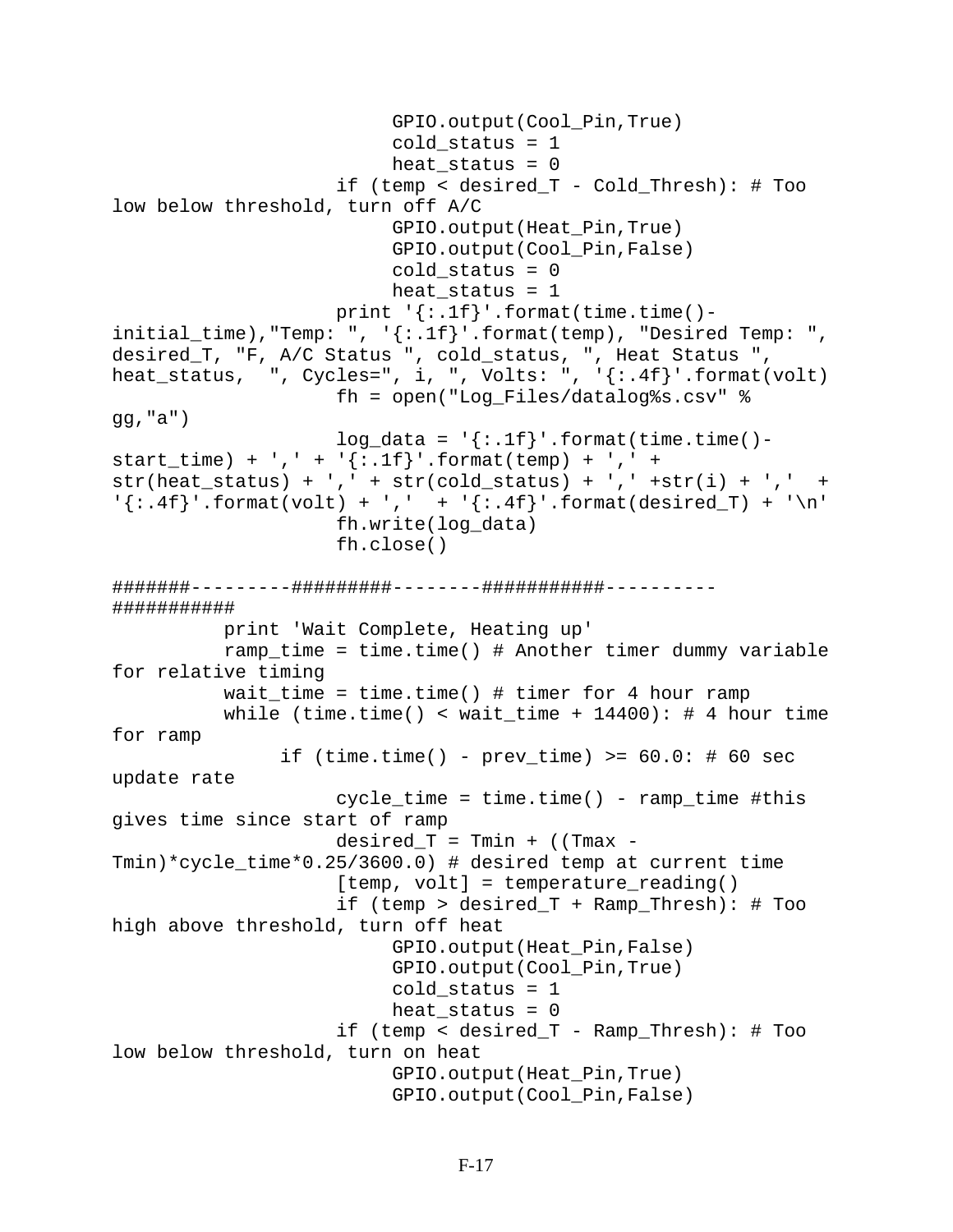```
cold status = 0heat status = 1print '\{: .1f\}'.format(time.time()-
initial_time), "Temp: ", '\{-.1f\}'.format(temp), "Desired Temp: ",
desired_T, "F, A/C Status ", cold_status, ", Heat Status ", 
heat_status, ", Cycles=", i, '\{:\text{.4f}\}\'.format(volt)
                      fh = open("Log_Files/datalog%s.csv" % 
gg,"a") 
                     log\_data = \{\text{':}.1f\}'.format(time.time()-
start_time) + ',' + '\{:\text{If}\}'.format(temp) + ',' +
str(head_status) + ', ' + str(cold_status) + ', ' + str(i) + ', ' +'{': .4f'}'.format(volt) + ',' + {'': .4f'}'.format(desired_T) + '\n' fh.write(log_data) 
                      fh.close() 
#######---------#########--------###########----------
########### 
           print 'Heat Up Complete, holding temperature for 1 
hour' 
           wait_time = time.time() # initializing timer for 
waiting period 
           while (time.time() < wait_time + 3600.0): #3600 
seconds = 1 hour 
                if (time.time() - prev_time) >= 60.0:  # 60 secupdate rate 
                      desired_T = Tmax # desired temp at current 
time 
                     [temp, volt] = temperature\_reading() if (temp > desired_T + Hot_Thresh): # Too 
high above threshold, need to cool 
                           GPIO.output(Heat_Pin,False) 
                           GPIO.output(Cool_Pin,True) 
                          cold status = 1heat status = 0 if (temp < desired_T - Hot_Thresh): # Too 
low below threshold, turn off A/C 
                           GPIO.output(Heat_Pin,True) 
                           GPIO.output(Cool_Pin,False) 
                           cold_status = 0 
                          heat_status = 1print '\{: .1f\}'.format(time.time()-
initial_time),"Temp: ", '{:.1f}'.format(temp), "Desired Temp: ", 
desired_T, "F, A/C Status ", cold_status, ", Heat Status ", 
heat_status, ", \cycles=' , i, ' {:. 4f}'.format(volt) fh = open("Log_Files/datalog%s.csv" % 
gg,"a")
```